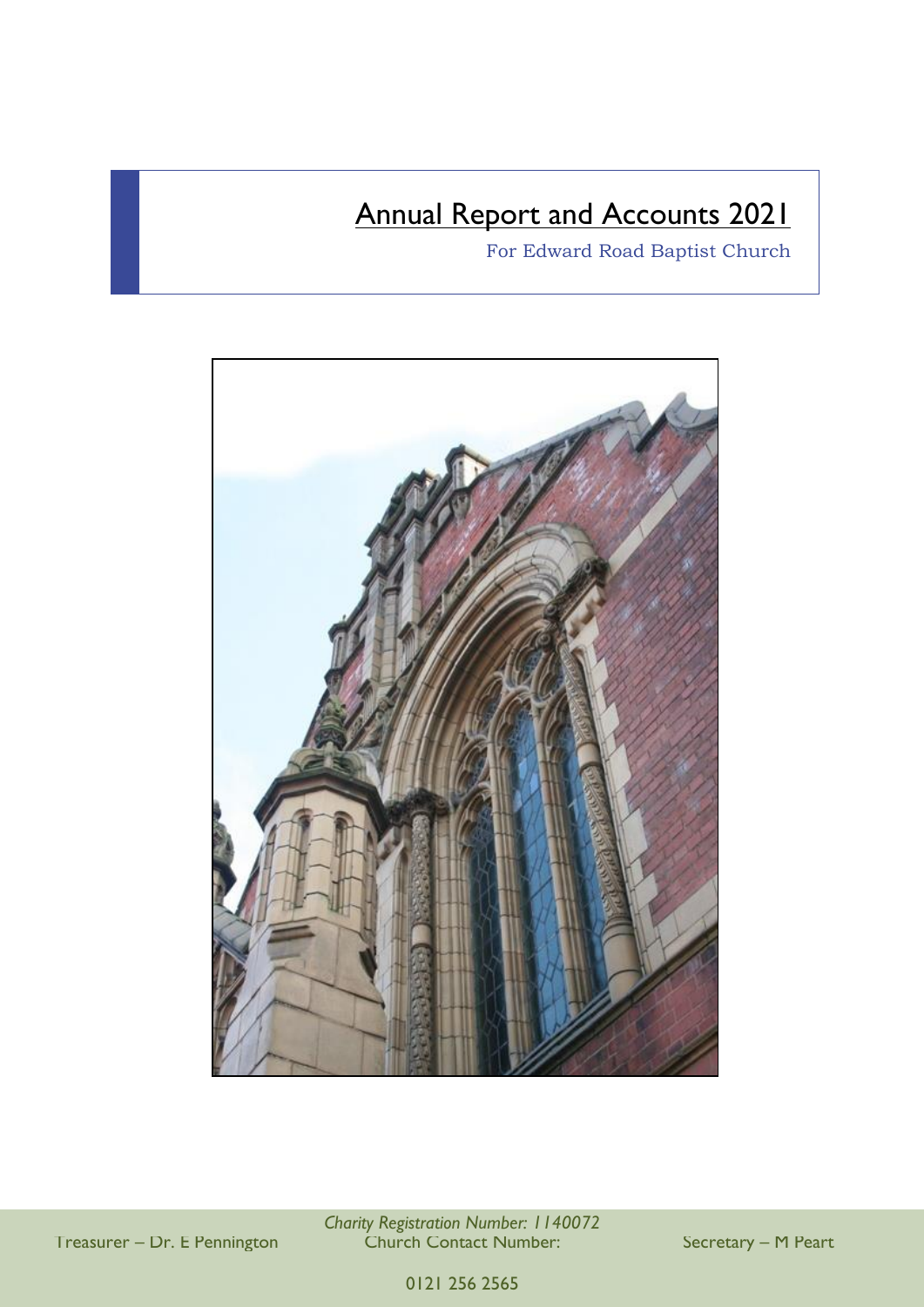## **Contents**

| <b>BAPTIST UNION OF GREAT BRITAIN &amp; HEART OF ENGLAND BAPTIST ASSOCIATION  4</b> |  |
|-------------------------------------------------------------------------------------|--|
|                                                                                     |  |
|                                                                                     |  |
|                                                                                     |  |
|                                                                                     |  |
|                                                                                     |  |
|                                                                                     |  |
|                                                                                     |  |
|                                                                                     |  |
|                                                                                     |  |
|                                                                                     |  |
|                                                                                     |  |
|                                                                                     |  |
|                                                                                     |  |
|                                                                                     |  |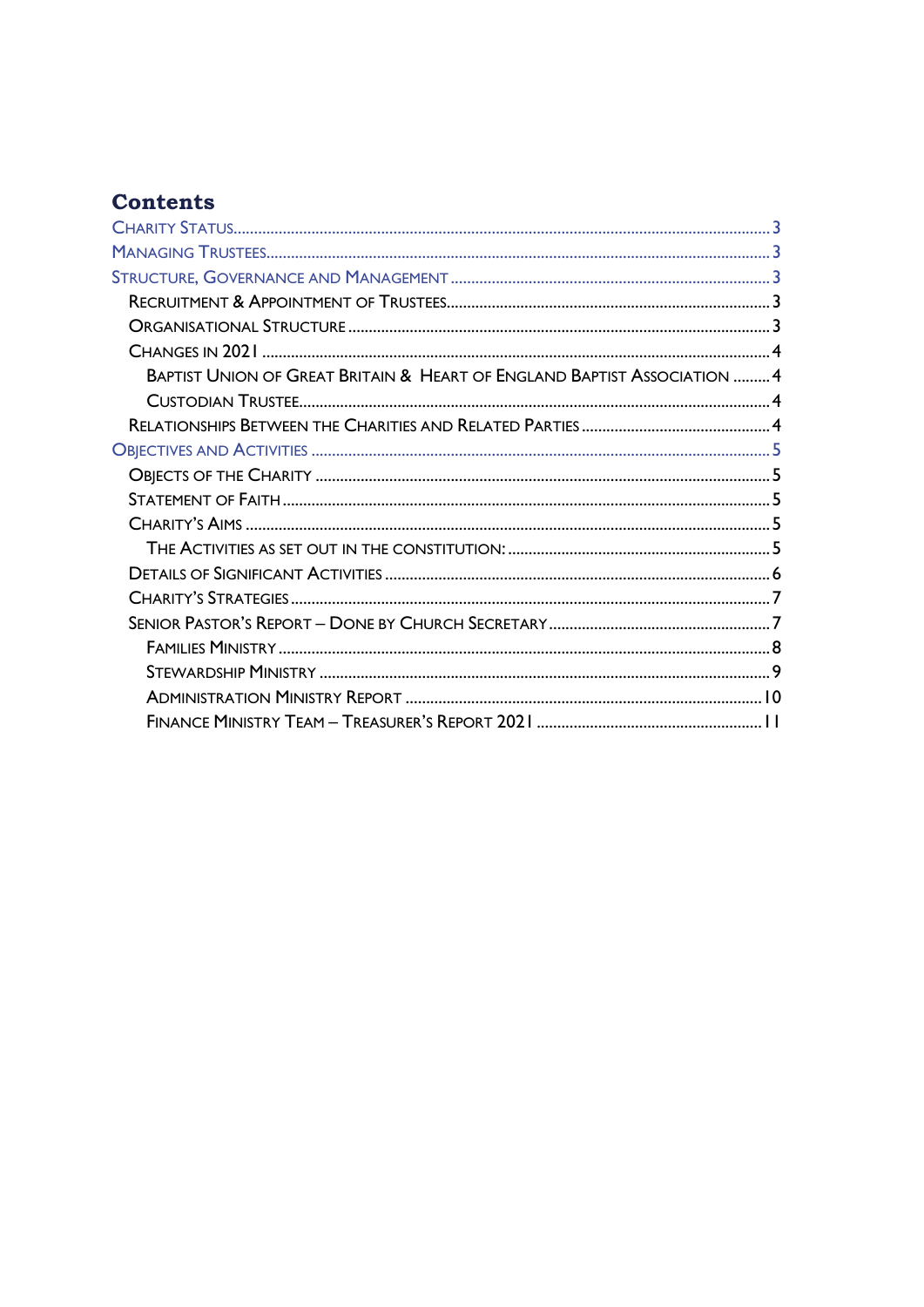# Annual Report and Accounts 2021

For Edward Road Baptist Church

#### <span id="page-2-0"></span>Charity Status

Edward Road Baptist Church was formerly an "excepted charity" under the Charities Act 1993. The Heart of England Baptist Association takes responsibility as custodian trustee for the church building. The church does not own a manse. The church was registered as a charity with the Charity Commission in its own right in January 2011, when its annual income exceeded £100 000.

<span id="page-2-1"></span>

| <b>Managing Trustees</b> |                                                     |  |  |  |  |  |
|--------------------------|-----------------------------------------------------|--|--|--|--|--|
|                          | The following are Managing Trustees of the Charity: |  |  |  |  |  |
| <b>Senior Minister</b>   | Revd Alexander B Samy (Resigned 18/12/21)           |  |  |  |  |  |
| Secretary                | Mr Mike Peart                                       |  |  |  |  |  |
| <b>Treasurer</b>         | Dr Eric Pennington                                  |  |  |  |  |  |
| Deacons                  | Mrs Thelma Balfour                                  |  |  |  |  |  |
|                          | Mr Samson Park (Resigned June 2021)                 |  |  |  |  |  |
|                          | <b>Mrs Katrina Matthews Boulton</b>                 |  |  |  |  |  |
|                          | Mr Mike Peart                                       |  |  |  |  |  |
|                          | <b>Miss Betty Milton</b>                            |  |  |  |  |  |
|                          | Dr Eric Pennington                                  |  |  |  |  |  |
|                          | Dr Sheila Pennington                                |  |  |  |  |  |

#### <span id="page-2-2"></span>Structure, Governance and Management

The Church means members of the charitable unincorporated association governed by the approved governing document of the Baptist Union of Great Britain which was adopted as its constitution on 5 October 2008.

#### <span id="page-2-3"></span>Recruitment & Appointment of Trustees

The Church Ministers, Deacons, Secretary and Treasurer are the managing Trustees of the charity. The Ministers are trustees ex officio and the Senior Minister is the Chair. The Deacons, Secretary and Treasurer are chosen from among existing church members who show the reality of their faith by the consistency of their Christian character and by their loyalty to the cause of Christ as set out by the governing documents.

Election is for an initial term of 3 years, which may be renewed. Elections are held at the Church Annual General Meeting by ballot. Nominees must secure a vote of at least 66% of those present and eligible to vote.

#### <span id="page-2-4"></span>Organisational Structure

The Church is governed and regulated by its own members. All aspects of the work of the Church are subject to the approval of the Church Members' Meeting which is normally held quarterly. The Ministers of the Church are paid Managing Trustees and with the Deacons helping to give leadership to the Church. The Deacons (including additional Ministers), Secretary and Treasurer assist the Senior Minister in this role and together prepare the business for the Church Meeting.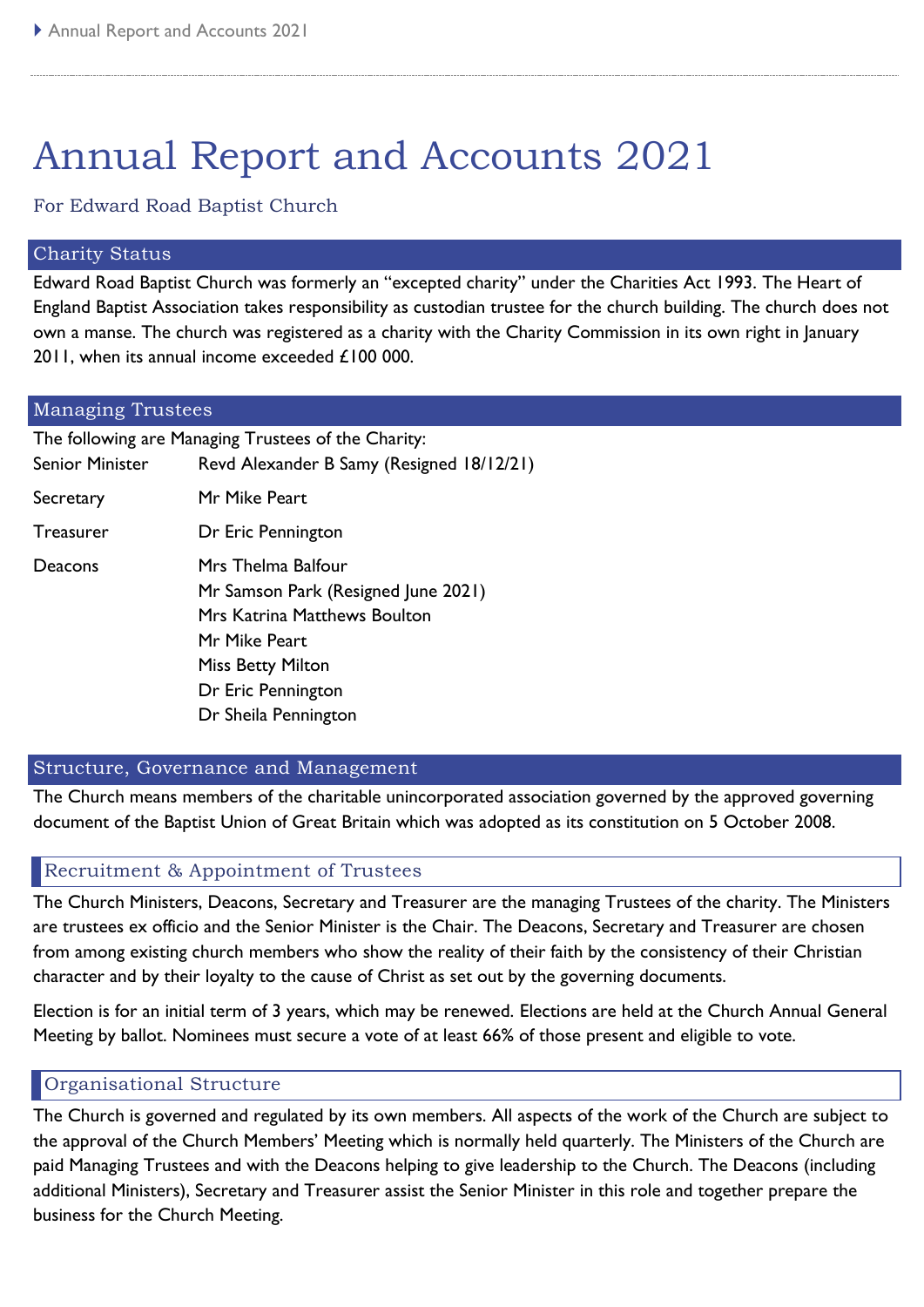## <span id="page-3-0"></span>Changes in 2021

The Pastor Alex Samy was suspended in June 3<sup>rd</sup> 2021 pending an investigation into his conduct in office and resigned on 18<sup>th</sup> December 2021 due to the finding of misconduct made against him by the BU Ministries Department. He is no longer allowed to practice as an accredited Baptist Minister. Rev. Kenneth Hawkings was appointed as moderator in August 2021 by the church meeting Samson Park resigned his position on the Deaconate in June 2021

## <span id="page-3-1"></span>Baptist Union of Great Britain & Heart of England Baptist Association

The Church is part of the wider Baptist family and is therefore a member church of the Heart of England Baptist Association (HEBA) and also of the national body, The Baptist Union of Great Britain (BUGB). Both organisations are registered charities. The Church pays an annual subscription to BUGB based on its membership numbers and also makes donations to HEBA (Home Mission Fund) for the Baptist family in the UK (see accounts).

## <span id="page-3-2"></span>Custodian Trustee

The custodian trustee for the Church is the Heart of England Baptist Association (HEBA), which holds the deeds of the Church property:

Edward Road Baptist Church, Balsall Heath, Birmingham B12 9LY

No property valuation has been undertaken on the Church in recent years, and the value shown in the accounts is the insured value.

#### <span id="page-3-3"></span>Relationships Between the Charities and Related Parties

For over 20 years the Church has maintained links with the Jericho Centre and the Jericho Foundation - two Christian charities initially established in the 1980 by the Church to offer support in Balsall Heath.

The church also has a strong ongoing link with Reach Across who help us with interns who are often testing a call to work in ministry.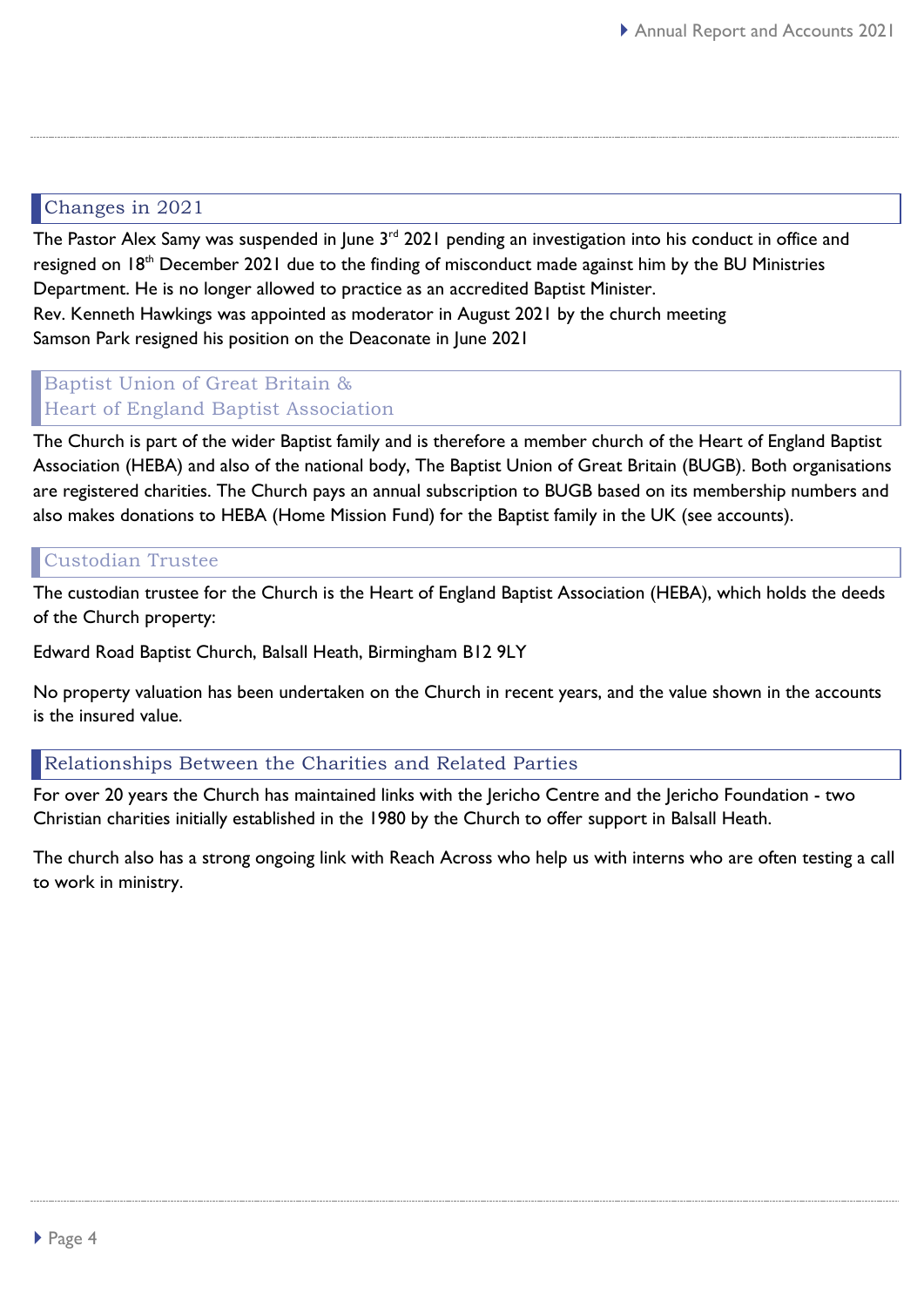#### <span id="page-4-0"></span>Objectives and Activities

#### <span id="page-4-1"></span>Objects of the Charity

The principal purpose of the Charity is the advancement of the Christian faith according to the principles of the Baptist denomination.

#### <span id="page-4-2"></span>Statement of Faith

As a Member of the Baptist Union the Church subscribes to the Union's Declaration of Principle:



"That our Lord and Saviour Jesus Christ, God manifest in the flesh, is the sole and absolute authority in all matters pertaining to faith and practice, as revealed in the Holy Scriptures, and that each church has liberty, under the guidance of the Holy Spirit, to interpret and administer His laws.

That Christian baptism is the immersion in water into the name of the Father, the Son and Holy Ghost, of those who have professed repentance towards God and faith in our Lord Jesus Christ who 'died for our sins according to the Scriptures; was buried, and rose again on the third day'.

That it is the duty of every disciple to bear personal witness to the gospel of Jesus Christ, and to take part in the evangelisation of the world."

As a member of the Evangelical Alliance, the church has adopted the Evangelical Alliance Basis of Faith. This can be found at http://www.eauk.org/about/basis-of-faith.cfm



## <span id="page-4-3"></span>Charity's Aims

The Mission Statement of the church is: "Making Disciples"

This Mission Statement helps shape the main aims of the church. This is manifested in the discipling and nurturing of believers as well as the proclamation and evangelisation of unbelievers in our community. The church also recognises its Christian obligations to lift up the oppressed, alleviate suffering and to improve quality of life. These obligations also help shape the community outreach aspects of the church's aims.

## <span id="page-4-4"></span>The Activities as set out in the constitution:

- Regular public worship, prayer, Bible study, preaching and teaching;
- Baptism, as defined in the Union's Declaration of Principle;
- The Communion of the Lord's Supper which shall normally be observed at least once a month;
- Evangelism and mission, locally, regionally, nationally and internationally;
- The teaching, encouragement, welcome and inclusion of young people;
- Nurture and growth of Christian disciples;
- Education and training for Christian and community service;
- Giving and encouraging pastoral care;
- Supporting and encouraging charitable social action in the United Kingdom and abroad;
- Encouraging relationships with and supporting Baptists and other Christians.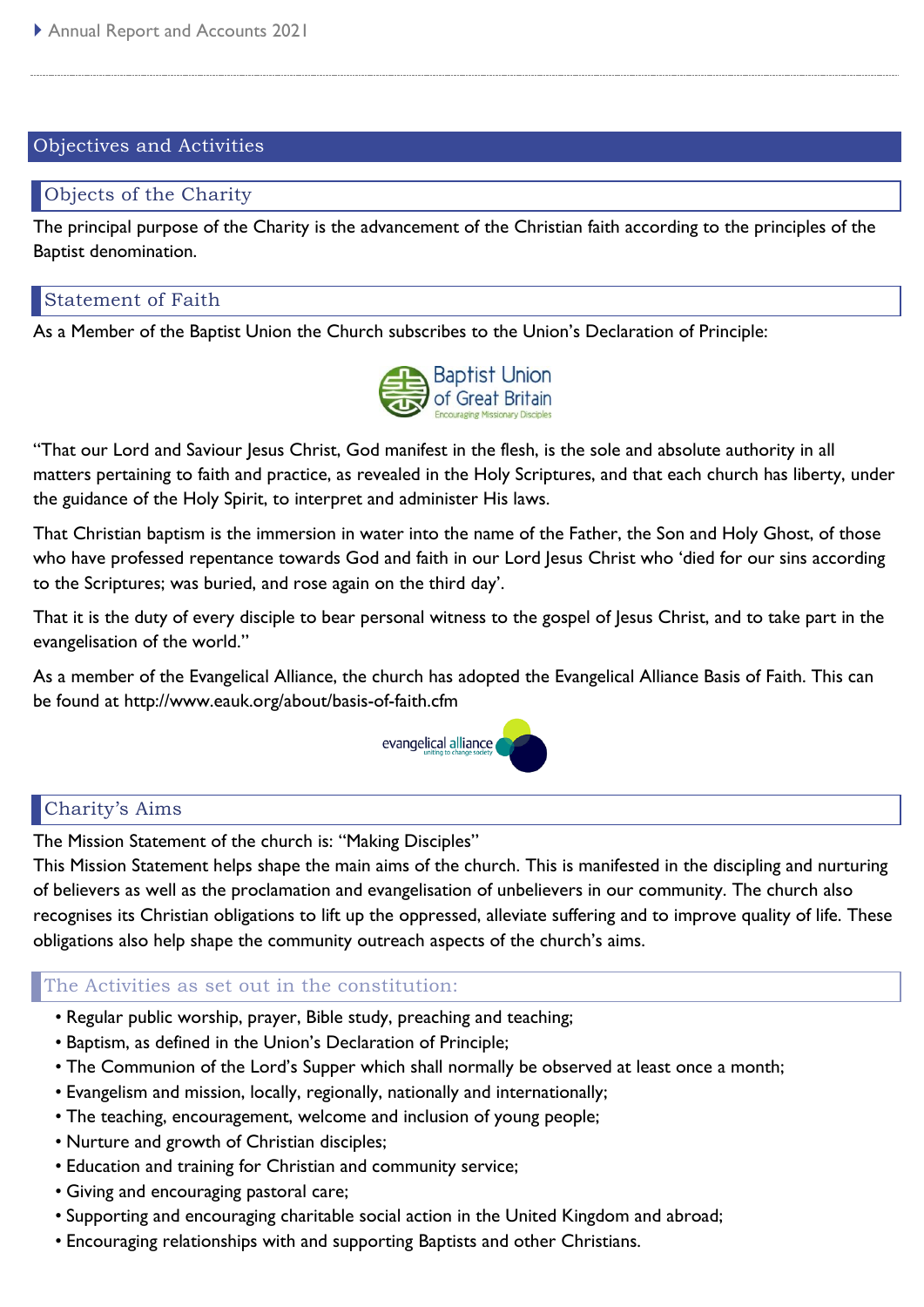### <span id="page-5-0"></span>Details of Significant Activities

- **Leadership** 
	- Public Worship and Discipleship
		- o Weekly worship services
		- o Baptism classes and baptism
		- o Weekly prayer meeting
		- o House discipleship groups
		- o Funerals
- Mission and Social action
	- o Parent and toddler group Sparklers
	- o Men's Drop In
	- o Outlet for and support of the local Food Bank
	- o Community Carolling
	- o Community Christmas toys
	- o Twice monthly services in two care homes
- Families Ministry
	- o Jericho community youth club (paused)
	- o Trips & Youth Residential Weekends (paused)
	- o Sunday Schools
	- o Weekly Children's after School Club (paused)
- Church Fellowship activities
- Fabric repairs and maintenance,
	- o Door, lead-glass & lime mortar repairs
	- o Church spring clean

Many of these activities were largely curtailed due to Covid-19 restrictions put in place from March 2020

Worship services, prayer groups, house groups and Sunday schools all moved online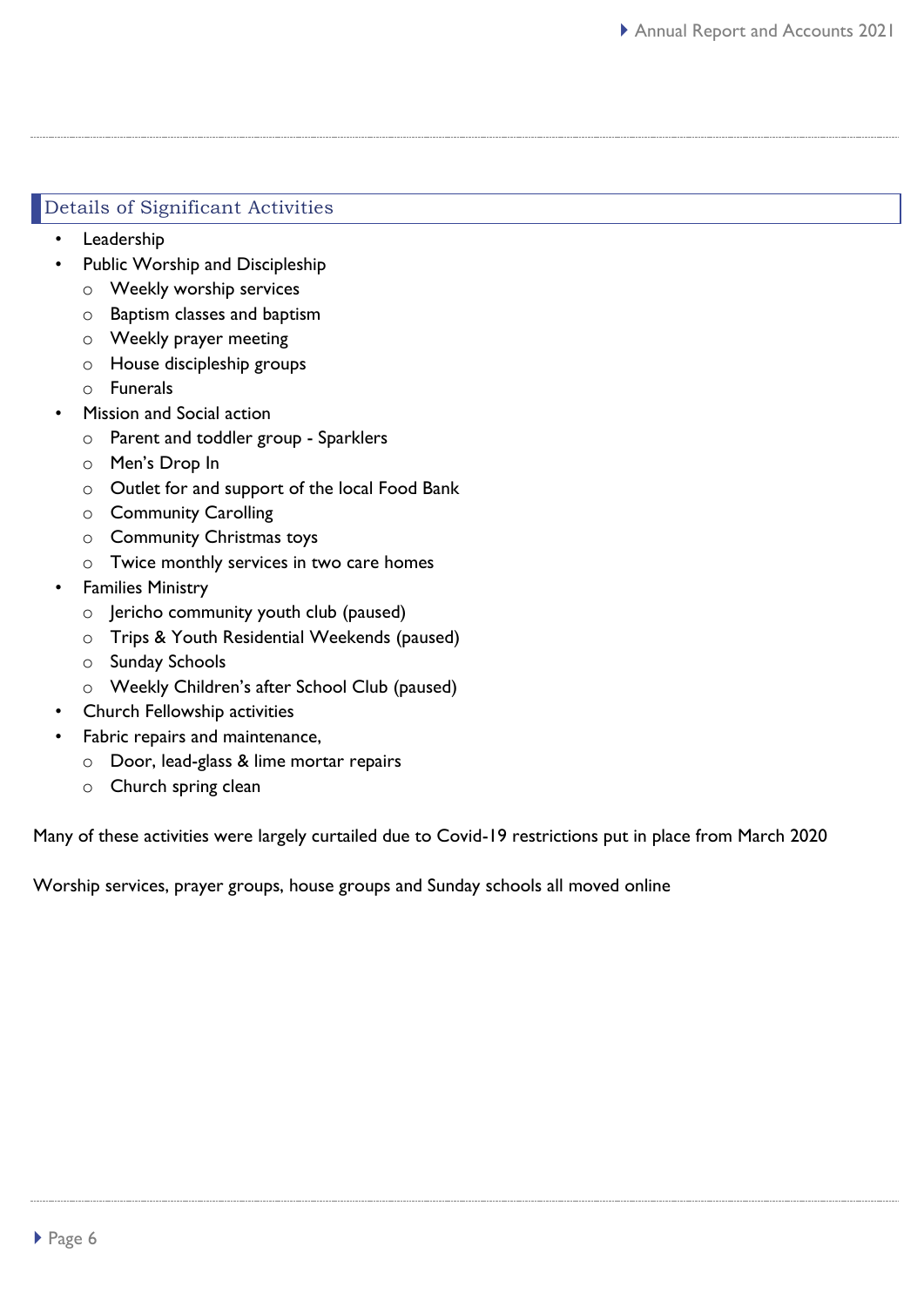## <span id="page-6-0"></span>Charity's Strategies

The Church continues to believe that sacrificial investment in the wider congregation as well as the local unchurched community is the best strategy for achieving the objectives of the Church.

## <span id="page-6-1"></span>Senior Pastor's Report – Done by Church Secretary

If 2020 was a difficult year for the church to navigate, then 2021 was even more challenging. On the bright side, the church hosted 2 weddings for members of our congregation, and from Easter in person services re-started after over a year of online-only services. Additionally Sparklers, our Mothers and Toddlers outreach project, and our midweek men's community group were both able to restart in person, along with a single Sunday school. We have continued to post an online copy of our services to the internet to make it available for those who have either been unable to start attending church, or who watch from a long distance away.

Sadly, the reason this report is being written by the church secretary, is that in May 2021, the Baptist Union received several complaints about the conduct of our senior and sole pastor, Rev Alex Samy. The Baptist Union National Safeguarding team, after reviewing the complaints, decided to suspend him on 3<sup>rd</sup> June 2021, and a long and detailed investigation ensued. During this time, the church was led by the Deaconate apart from one member of the Deaconate who resigned. In order to help the Deaconate and give stability to the church, an experienced moderator, Rev Ken Hawkings was recommended to the church and he was formally appointed by the church at its meeting in August 2021. Ken preaches once a month with other church members stepping in to fill the other preaching slots.

On 18<sup>th</sup> December 2021 Alex Samy tendered his resignation as a result of the finding of gross misconduct made against him by the Baptist Union Ministries Head after receiving the conclusions of the report from the National Safeguarding team. It should be noted that the police were not involved. This was communicated to the church in January 2022 and the church voted to extend Alex Samy grace by accepting his resignation and allowing him to have a 3 month paid notice period.

This has been a thoroughly challenging time for the church and attendances have understandably been affected. However many people have continued to faithfully support the work of the church the church looks to 2022 with hope that healing will take place, a new vision for the church can be discerned, and the church can continue to be a place of hope, light and love for both its members, its wider congregation and its community.

I would like to extend my thanks especially to the faithful work of Mariane Markwart, our families worker who has had to bear the majority of the burden of organising the ministries and worship of the church over the last 6 months. Also I'd like to recognise the willing and hard work of the Deaconate and all those who have chipped in and helped keep the church functioning through this difficult time, along with Rev Ken Hawkings who has provided considerable wisdom and support to the leadership team and the church.

I'd also like to put on record our thanks to Neil Le Tissier and the HEBA support team, as well as Andy Hughes from the BU Ministries team for helping and guiding us through this difficult process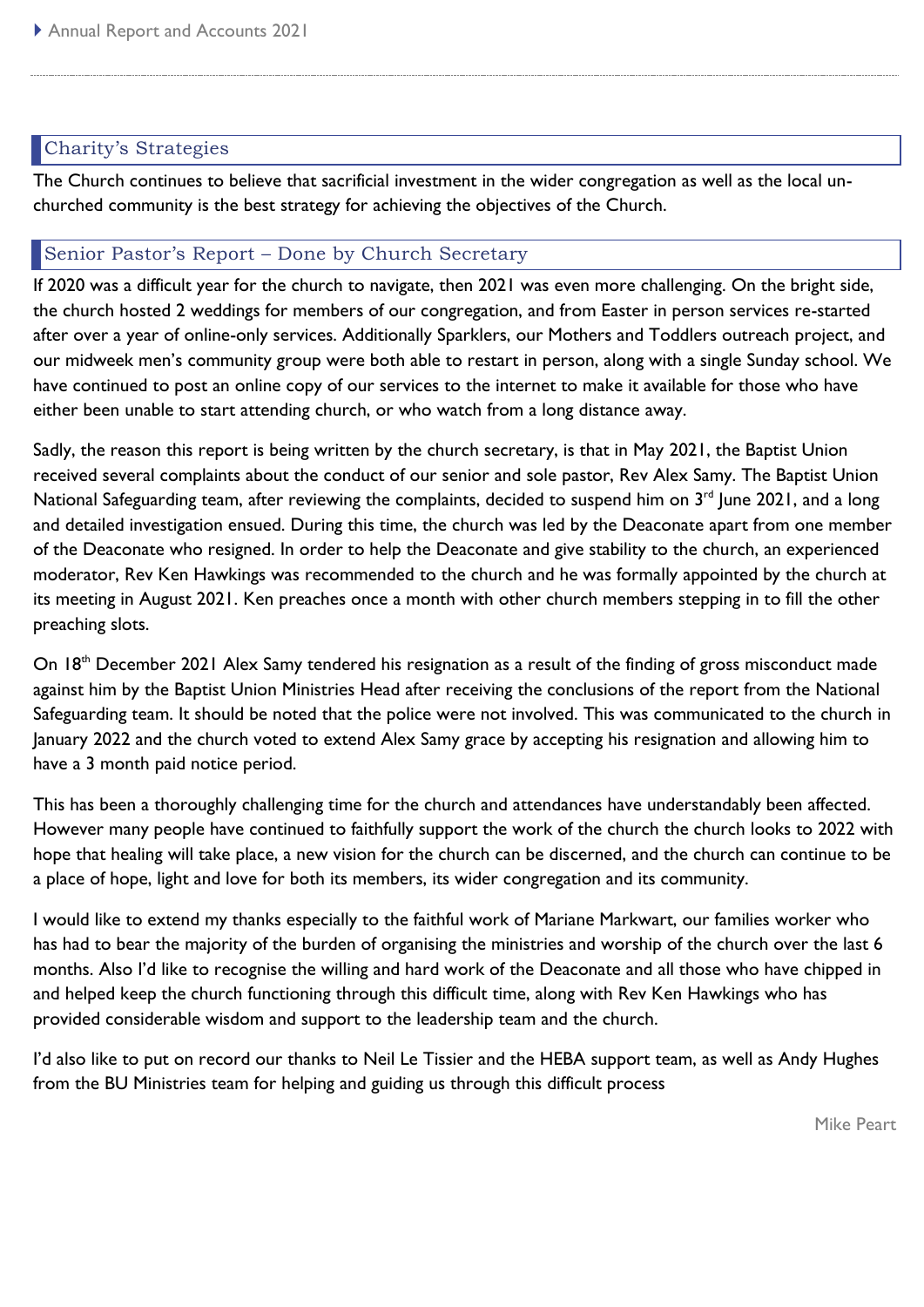## <span id="page-7-0"></span>Families Ministry

#### **Children and Outreach Report**

To say that this year has been unusual is a statement insufficient to describe what we have experienced. We started the year with a very strict lockdown because of covid.

At the beginning of the year the Sunday School continue online, finishing the series of "Friends and Heroes". In April we went back to in-person services, where Sunday School also took place using "Super book "material. It was difficult to start again because of fewer volunteers and myself being in Argentina until June.

Due to my absence of half of the year, covid restrictions, difficulties within the leadership of the church and fewer volunteers, it was very difficult to restart activities that we used to do.

The only ministry that went back to usual is the toddlers group "Sparklers". Since we start again in September the numbers of attendance have been numerous. This has been very encouraging because most of the mums are completely new to the service. In the past years most of the attenders were of Pakistani and Yemeni origin, but this year became more mixed, with people of several countries.

The weekly Bridge kid's club was not possible to start because of the lack of volunteers. At the end of the year a "Christmas club" took place for 4 weeks with crafts, cooking, games and stories.

The midweek youth group and Sunday School youth group sadly has not restarted because there are not enough human resources to do it. The Holiday Bridge club, "Light party", sleep over and other activities have also been affected by restrictions of covid and lack of volunteers.

But with the aim to keep the contact with the kids and youth that we serve over the years, a "Saturday Social" group started. Families came together: adults, children and youth to play board games, sport, watch a movie, go out for an activity together, sharing food. This has proved to be a positive step toward coming back to normality.

By the grace of God, we have not lost contact with the families in our community. They have been conversations and there is recognition about how helpful and necessary the clubs are, and other activities that as a church we are offering. So, we are looking with hope to the 2022 when we will restart or create new activities to serve the community of Balsall Heath.

Mariane Markwart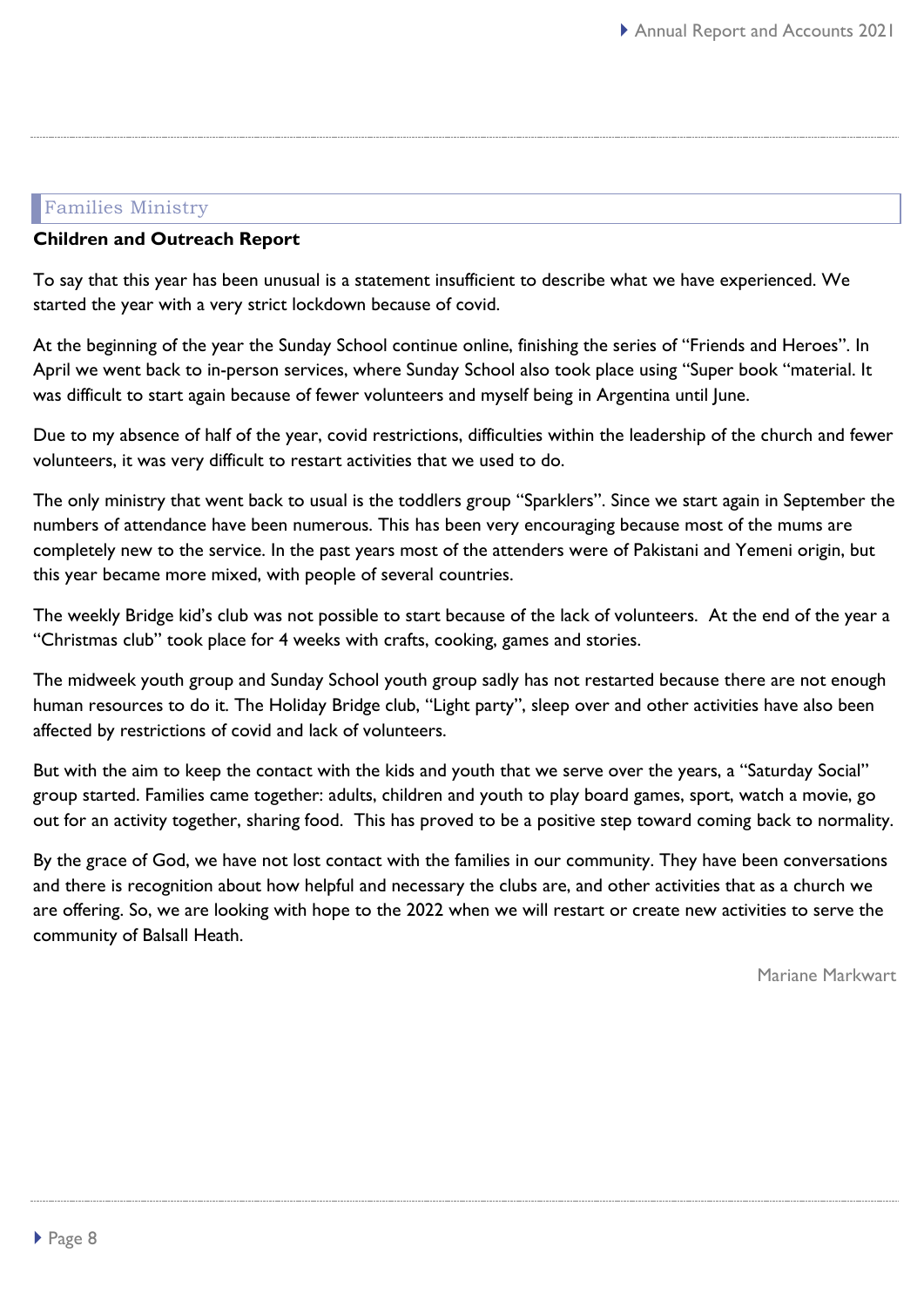#### **Youth Ministry Report**

Due to lack of capacity, the youth department paused its main activities in 2021. Some youth were involved in the Saturday social events mentioned in the Families report, and some training, teambuilding and envisioning work did take place.

Katrina Matthews

#### <span id="page-8-0"></span>Stewardship Ministry

Edward Road Baptist Church is a grade II listed building, which provides benefits to the community both by its lovely appearance and by the many community events which are held in the building.

The Quinquennial inspection was carried out. The list of works recommended and the timing of the recommendations was noted. Work was commenced.

The annual gas inspection and service were carried out. The fire extinguishers were inspected and renewed as required. The disposable parts of the smoke and heat alarms were replaced.

Volunteers performed general maintenance tasks including clearing gutters and drains, gardening, decorating and cleaning. Some individuals gave a lot of time throughout the year. I would like to thank all the volunteers.

S. Pennington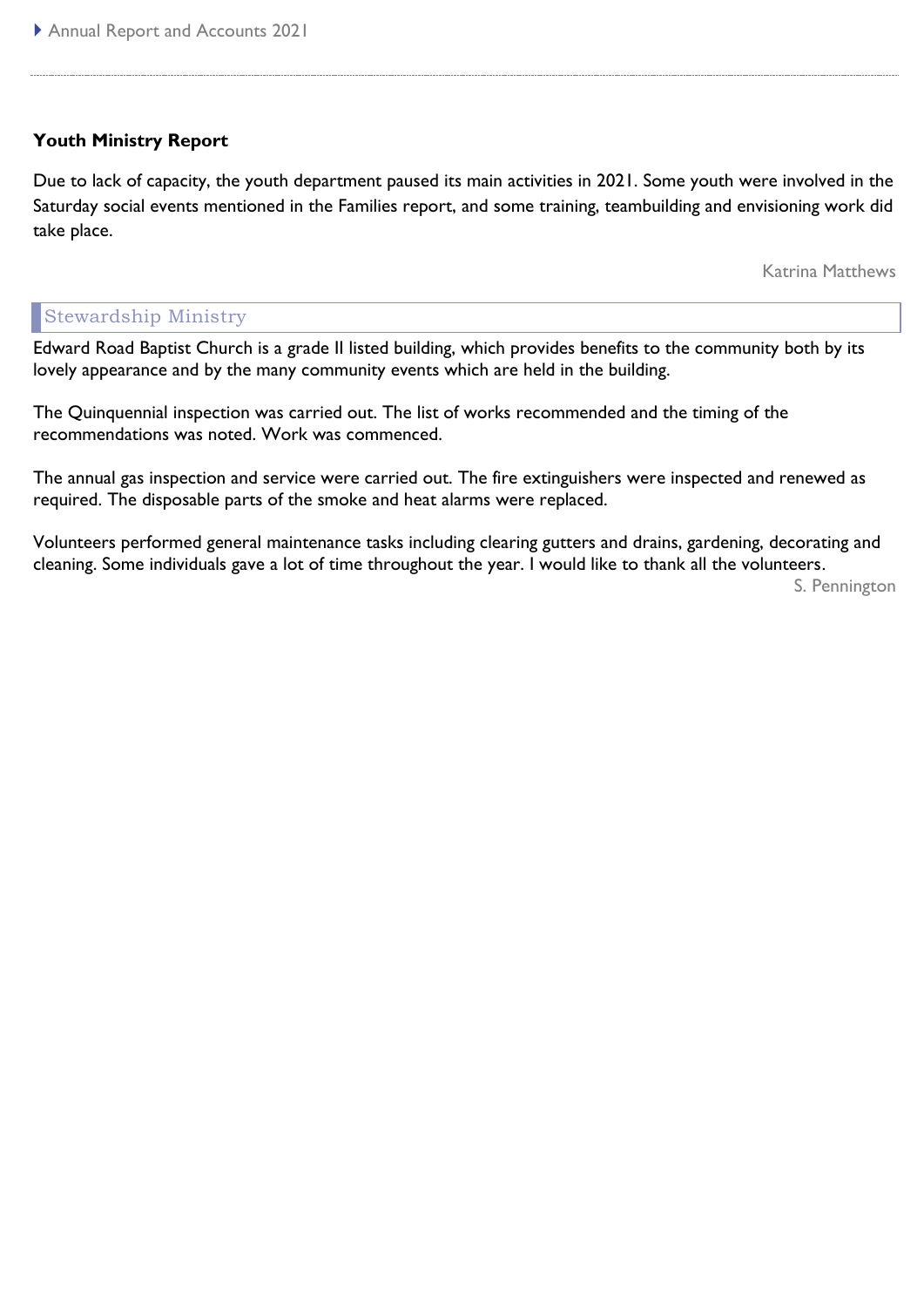## <span id="page-9-0"></span>Administration Ministry Report

As mentioned earlier, 2021 has been a very changing year. This has resulted in decreasing attendances, along with a hangover from lockdown and continued uncertainty and apprehension around covid-19

Below is some informational data reflecting year ending 2021:

| <b>Current Membership</b>         | $= 38$ |
|-----------------------------------|--------|
| <b>Associate Members</b>          | $= 19$ |
| Junior Members                    | $= 0$  |
| <b>New Members</b>                | $= 5$  |
| Members resigned / removed        | $= 7$  |
| Deaths                            | $= 0$  |
| Members moved to Associate list   | $= 5$  |
| <b>Baptisms</b>                   | $= 0$  |
| <b>Infants Presented</b>          | $= 0$  |
| Average Sunday Morning Attendance | $= 30$ |
| Children (Under II)               | $= 5$  |
| Young People (12 to 18)           | $=$ 3  |
| Young Adults (19 to 30)           | $=$ 3  |
| Other Adults (31 to 65)           | $= 13$ |
| Seniors (Over 65)                 | $= 6$  |

We are heavily reliant on volunteers to run our core activities. Many members are involved in the church's active ministry, freely volunteering their time, expertise, skills and good will. We thank God for each and every one who has helped. We also thank God for all those from outside the fellowship who support the ministries of this church – especially those from local mission organisations.

Admin Team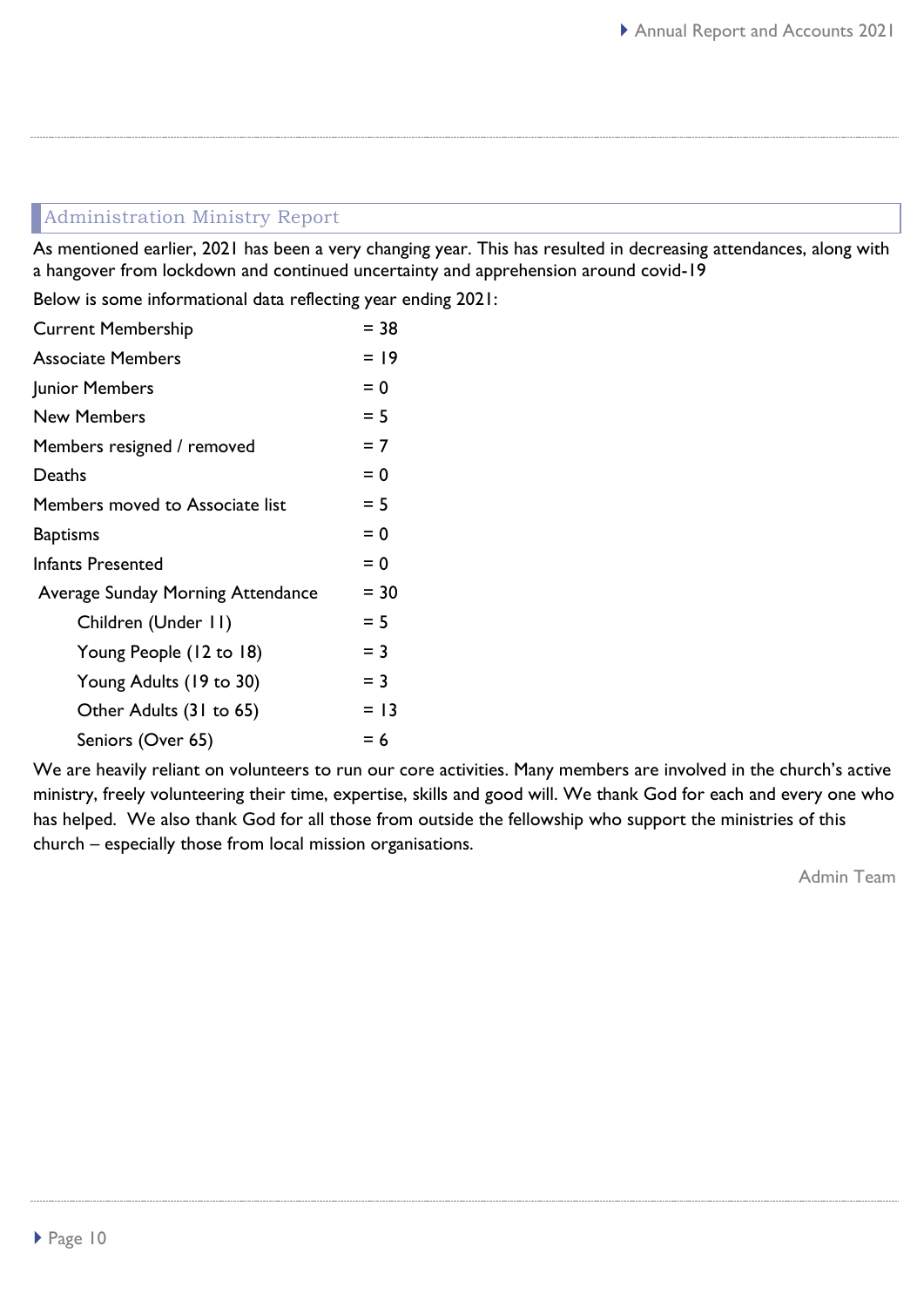#### <span id="page-10-0"></span>Finance Ministry Team – Treasurer's Report 2021

#### **Financial review**

The Church has two principal sources of income, namely

- a) Weekly, monthly and annual offerings given by members of the congregation, friends of the Church and visitors. With the addition of Gift Aid, this funds the vast majority of the day to day running costs of the Church, including the stipend, National Insurance and pension costs of a full time Baptist Minister and a paid Children and Youth Team Leader.
- b) Rent from hire of the church buildings and associated rooms. The Christ Apostolic Church continues to rent the church building on Sunday afternoons. Other rental of the Church hall or rooms takes place from time to time. Overall this is a small percentage of the Church's income

#### **General Comment and Reserves Policy**

The Church spent more than it received in 2021 (by £3230). This deficit was taken from the reserves. The Church held £123050 in its all its accounts on 31 December 2021. A total of £11 interest was earned in 2021 on the 2 savings accounts. The Trustees, in line with Baptist Union guidance, feel that it is prudent to keep a minimum reserve of 6 months running costs (at present approximately £60000) in the savings account. The reserves currently are therefore satisfactory.

There was a small decrease in receipts during 2021 compared to 2020. Many members moved to electronic means of donating to the Church due to the coronavirus pandemic. The faithfulness of the congregation and membership during this difficult time is well testified by this. Some furlough money was also received from the Coronavirus Job Retention Scheme for the first part of the year. As the Church activities began to resume with caution, claims made under this scheme reduced and then stopped. The scheme itself has subsequently ended. Expenditure was very similar compared to 2020, (increased by £44).

The steps taken to reduce expenditure in 2020 in order to ensure the future viability of the Church have been maintained in 2021. Giving to other mission organisations is anticipated to be maintained at the lower level set for 2021. The aim and budget for 2022 is to balance the receipts and payments, both a £66077. This is a significantly lower figure than in some earlier years but is the same as in 2021.This reflects the ongoing coronavirus pandemic and some reduction in our congregation size. The Church as an organisation remains open and active, with normal service times being maintained with services being broadcast through the Church website erbc.org,uk and prayer meetings and house groups taking place through electronic meeting rooms such as Zoom and the simple telephone where that is more appropriate. We hope and anticipate that more normal group meetings will be able to happen in the year ahead.

#### **Plans for Future Periods**

The principal focus this year has again been on maintaining the fellowship and outreach via the ongoing services and outreach both from Church services and from the Church website and its broadcast services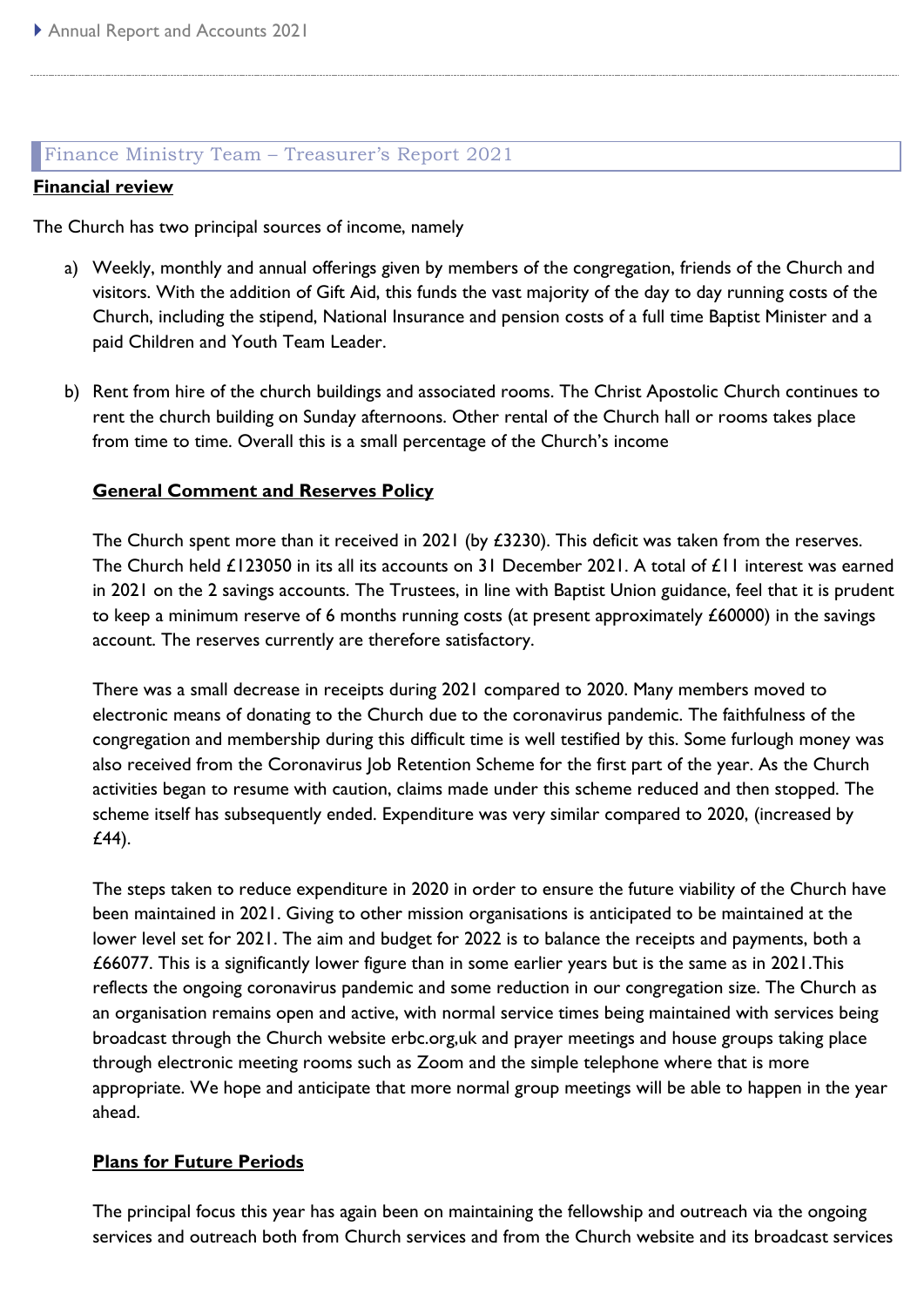along with pastoral care among the fellowship. Essential maintenance of the Grade 2 listed building will continue in 2021. There are no specific major projects planned regarding renovation of the Church building in 2022.

Mariane Markwart joined the Church in September 2017 as a paid Children and Youth Team Leader. She is not a trustee of the Church. She has been on full furlough or on flexible furlough since April 2020, A few Childrens meetings were tentatively restarted for a few weeks in early Autumn 2020 when the pandemic was quiescent, hence reduced furlough money was claimed. These once more ceased as the second wave of the pandemic started to develop. At the end of December 2020 Mariane was once more unable to work and therefore was back on full furlough. As activities were able to resume, decreasing amounts of flexible furlough money were claimed in 2021. The scheme has now ended.

All the other trustees are unpaid volunteers.

#### **Statement of Trustees' Responsibilities**

Charity law requires the trustees to prepare financial statements that give a true and fair view of the state of affairs of the charity at the end of the financial year. In doing so the trustees are required to: i) Select suitable accounting policies and apply them consistently;

ii) Make judgements and estimates that are reasonable and prudent;

iii) State whether applicable accounting standards and statements of recommended practice have been followed, subject to any material departures disclosed and explained in the financial statements; and iv) Prepare the financial statements on the ongoing concern basis unless it is inappropriate to presume that the charity will continue in operation.

The trustees are responsible for maintaining proper accounting records which disclose with reasonable accuracy at any time the financial position of the charity and enables them to ensure that financial statements comply with charity law. The trustees are also responsible for safe guarding the assets of the Church and hence for taking reasonable steps for the prevention and detection of fraud and other irregularities.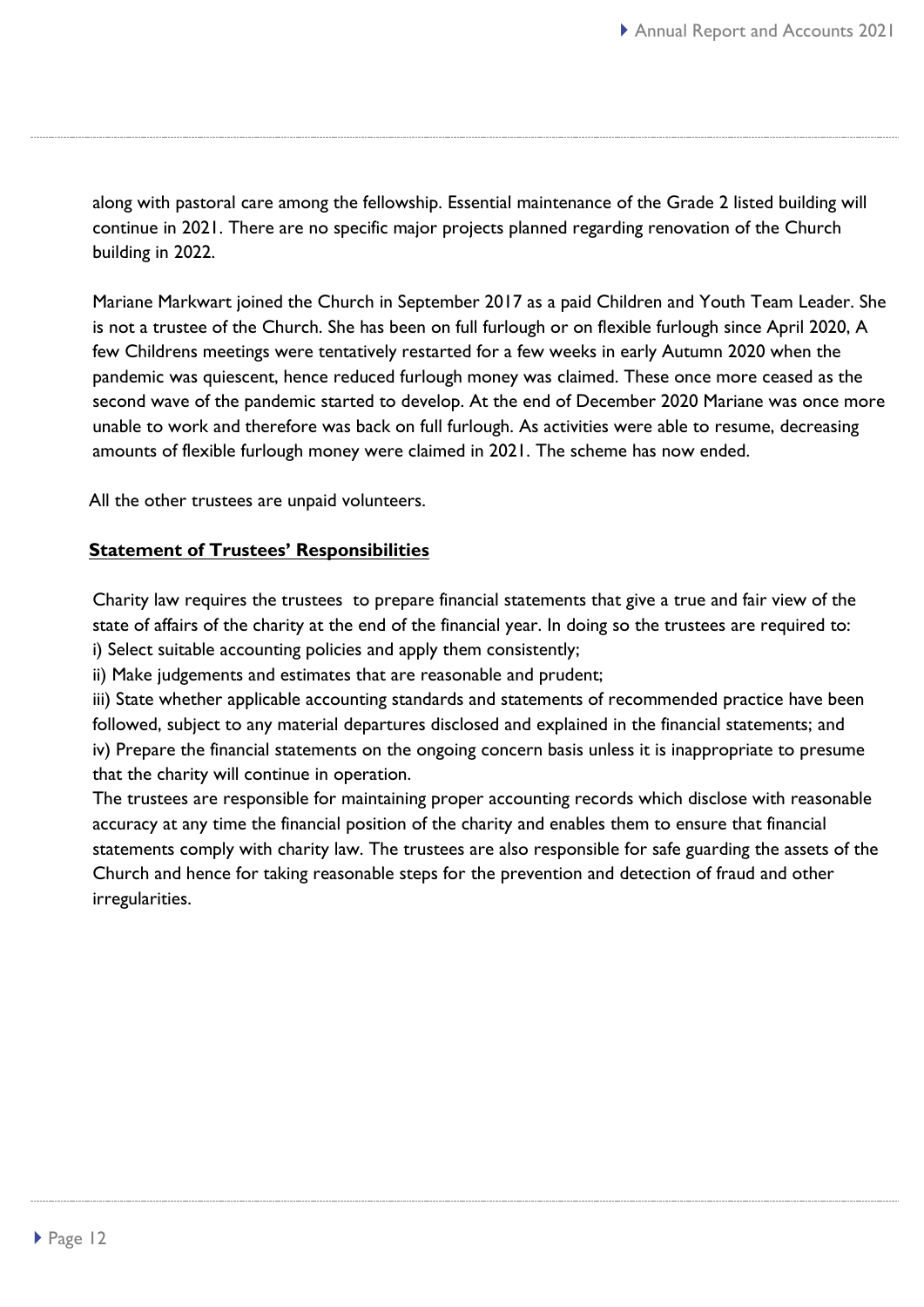#### **Accounting Policies**

The financial statements are prepared in accordance with the Statement of Recommended Practice "Accounting and Reporting by Charities" (SORP).

Income from donations and other voluntary income are recognised on a received basis. The charity has not given any financial consideration for voluntary help received during the year, and is not able to quantify such assistance.

Grants, gifts and donations were made to various organisations in the furtherance of the charity's objectives. Monies received for specific causes are held as restricted funds pending remittance of monies to the appropriate beneficiary. The principal beneficiaries are listed in the statement off accounts. Funds held by the charity are either Unrestricted General Funds which can be either used or designated in accordance with the charitable objects at the discretion of the trustees, or Restricted Funds which can only be used for their particular restricted purpose within the objectives of the charity.

#### **Tangible Assets**

The Church building is a historic Grade 2b listed building with a very long life and as such it is not practical or cost effective to place a value on the property or its land. The latest insured value is shown in the statement of accounts.

The Church does not own a manse or any other tangible assets.

#### **Capital Expenditure Commitments**

No capital expenditure is planned in 2022.

It is anticipated that £1000 will be spent on minor refurbishment and on routine maintenance, and that this amounts will be met from the general income of the Church through the year.

#### **Pension scheme liabilities**

The Church is an employer participating in two pension schemes: the Baptist Pension Scheme ("the BPS") and the Baptist Union Staff Pension Scheme ("the BUSPS"). The BPS and BUSPS are separate legal entities which are both administered by the Pension Trustee (Baptist Pension Trust Limited).

From January 2012, pension provision for the Minister and a members of staff is being made through the Defined Contribution (DC) Plan within the BPS. In general, members pay 8% of their Pensionable Income and employers pay 6% of members' Pensionable Income into individual pension accounts, which are operated and managed on behalf of the Pension Trustee by Legal and General Life Assurance Society Limited. In addition, the employer pays a further 4% of Pensionable Income to cover Death in Service Benefits, administration costs, and an associated insurance policy which provides income protection for BPS members in the event that they are unable to work due to long-term incapacity. This income protection policy has been insured by the Baptist Union of Great Britain with Aviva.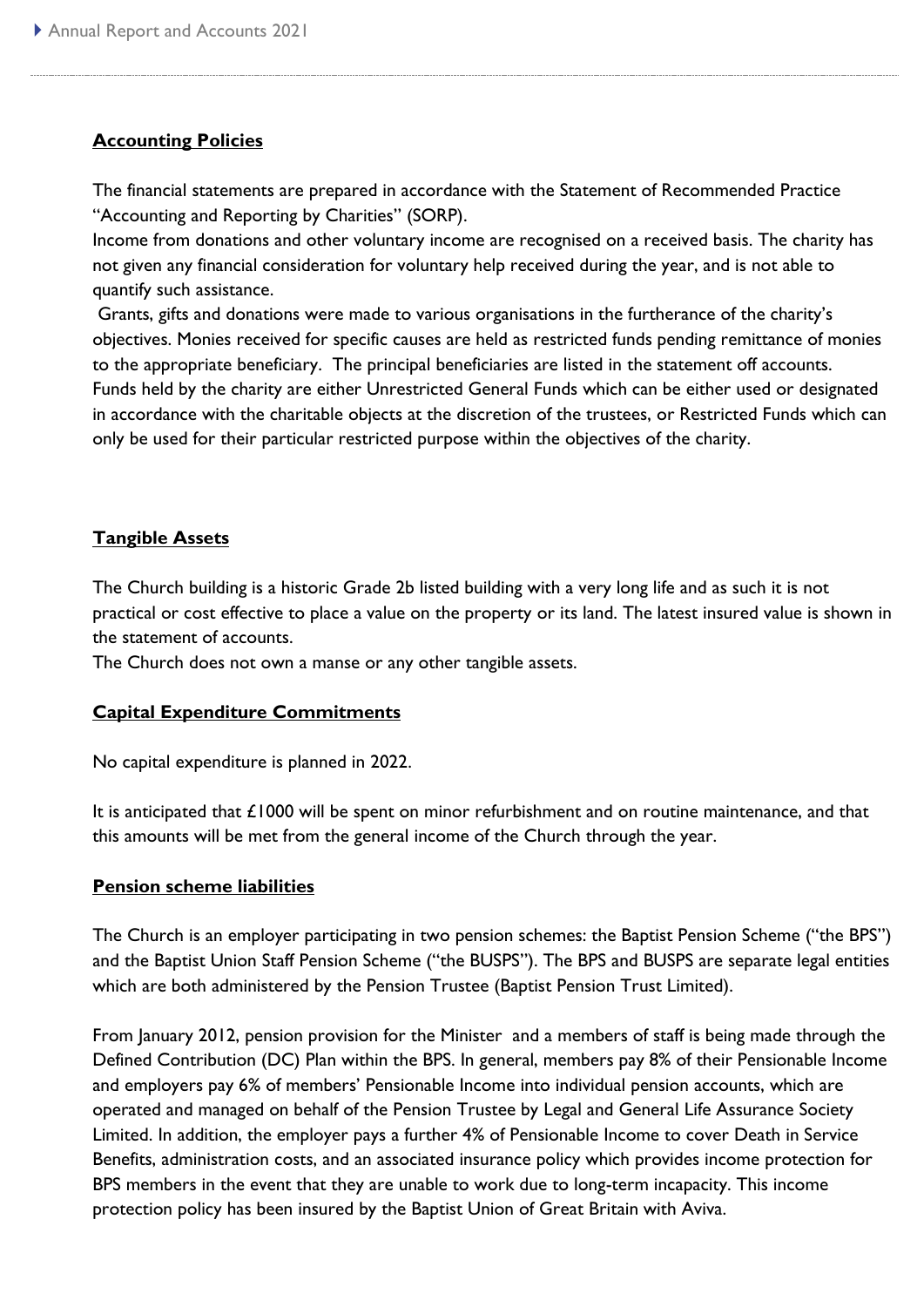Benefits in respect of service prior to 1 January 2012 are provided through the Defined Benefit (DB) Plan within the BPS. The main benefits for pre 2012 service were a defined benefit pension of one eightieth of Final Minimum Pensionable Income for each year of Pensionable Service, together with additional pension in respect of premiums paid on Pensionable Income in excess of Minimum Pensionable Income.

The BPS, previously known as the Baptist Ministers' Pension Fund, started in 1925.It was closed to future accrual of defined benefits on 31 December 2011.

The estimated employer debt as at 31 December 2021 to the Baptist Pension scheme as informed to us by the BPS for Edward Road Baptist Church is as follows:

Estimated employer debt (Edward Road Baptist Church)  $\epsilon$ 33 400

The estimated employer debt has reduced during 2021 from £42900. This is satisfactory. The Recovery Plan envisages deficiency contributions continuing until June 2026.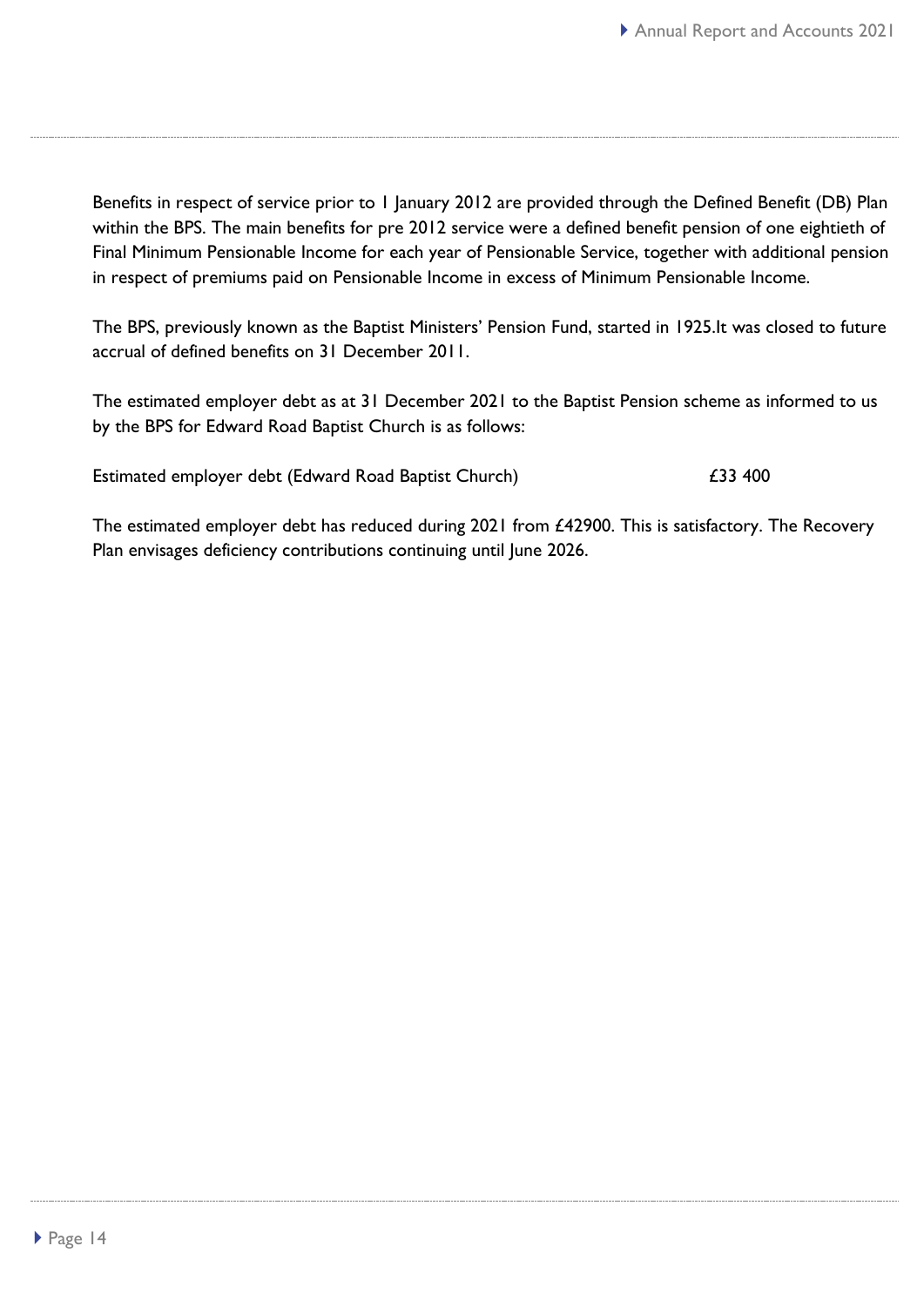#### **Examiner's Unqualified Report**

Independent Examiner's report to the trustees of Edward Road Baptist Church

I report on the accounts of the Trust for the year ended 31 December 2021, below.

#### **Respective responsibilities of trustees and examiner**

The charity's trustees are responsible for the preparation of the accounts. The charity's trustees consider that an audit is not required for this year under section 144 of the charities act 2011 (the Charities act) and that an independent examination is needed.

It is my responsibility to:

- Examine the accounts under section 145 of the Act;
- To follow the procedures laid down in the general Directions given by the Charity Commission under section 145(5)(b) of the Act; and
- To state whether particular matters have come to my attention.

#### **Basis of independent examiner's report**

My examination was carried out in accordance with the general Directions given by the Charity Commission. An examination includes a review of the accounting records kept by the charity and a comparison of the accounts presented with those records. It also includes consideration of any unusual items or disclosures in the accounts, and seeking explanations from you as trustees concerning any such matters. The procedures undertaken do not provide all the evidence that would be required in an audit and consequently no opinion is given as to whether the accounts provide a "true and fair view" and the report is limited to those matters set out in the statement below.

#### **Independent examiner's statement**

In connection with my examination, no matter has come to my attention:

- Which gives me reasonable cause to believe that in any material respect the requirements to keep accounting records in accordance with the Charities Act, and
- To prepare accounts which accord with the accounting records and comply with the accounting requirements of the Charities Act and regulations, and
- Which are consistent with the methods and principles of the Statement of Recommended Practice Accounting and Reporting by Charities

have not been met; or

(1) To which, in my opinion, attention should be drawn in order to enable a proper understanding of the accounts to be reached.

Signed: Peter Jordan Date 1.2.2022

Relevant professional qualification or body: Cert Act Open (Open University)

Address: 33 Eastwood Road, Balsall Heath, Birmingham B12 9NA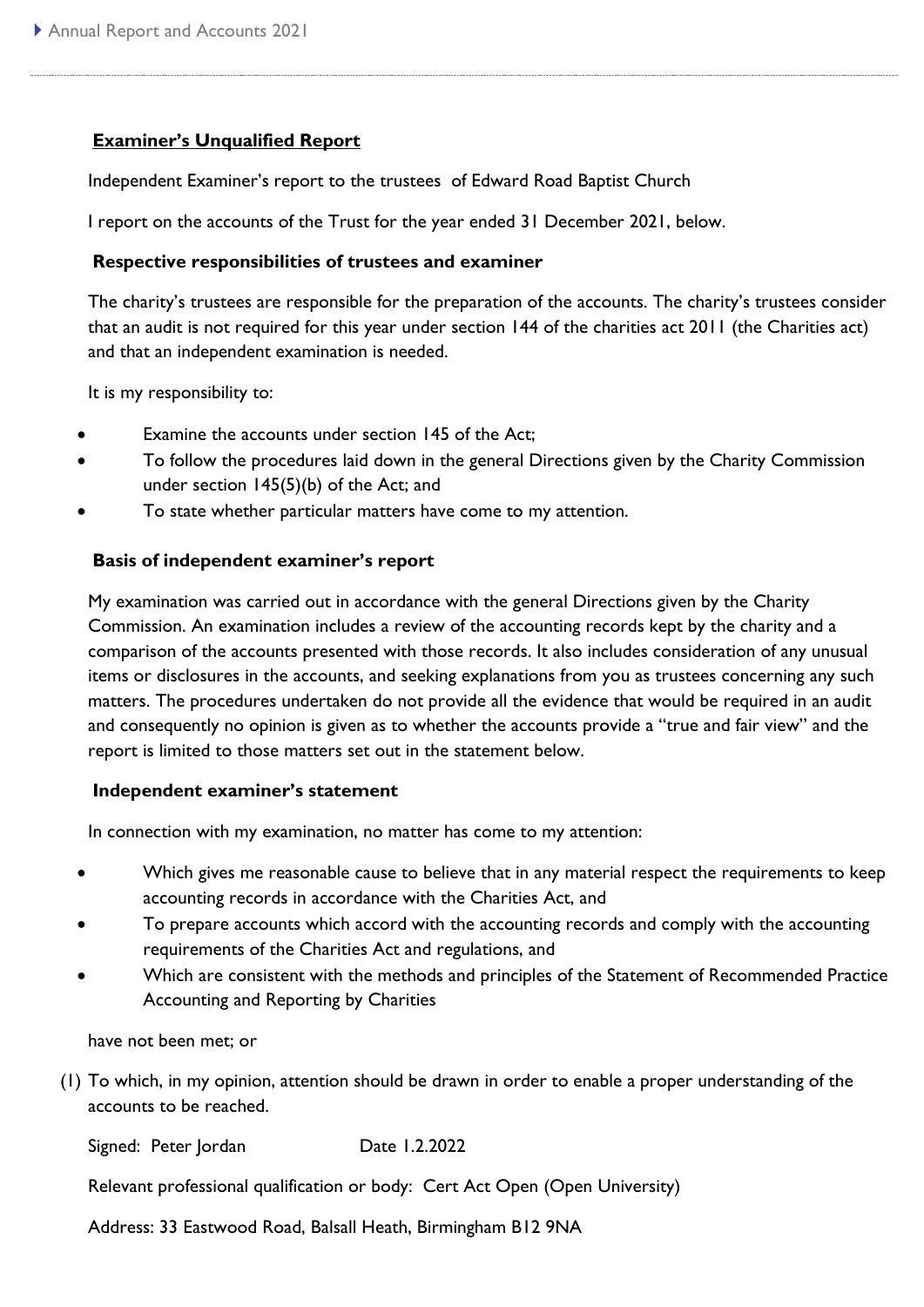#### Receipts 2021 Edward Road Baptist Church

|                                                               | <u> 2020</u>        |                   | <u> 2021 </u>     |                     |                   |                   |
|---------------------------------------------------------------|---------------------|-------------------|-------------------|---------------------|-------------------|-------------------|
|                                                               | <b>Unrestricted</b> | <b>Designated</b> | <b>Restricted</b> | <b>Unrestricted</b> | <b>Designated</b> | <b>Restricted</b> |
|                                                               | funds               | funds             | funds             | funds               | funds             | funds             |
|                                                               |                     |                   |                   |                     |                   |                   |
| Offertory                                                     | 47622               |                   |                   | £ 49,646            |                   |                   |
| <b>HMRC Gift Aid</b>                                          | 9667                |                   |                   | £<br>9,143          |                   |                   |
| Interest received (see<br>balance sheet)                      | 475                 |                   |                   | £<br>11             |                   |                   |
| Use of premises                                               | 4090                |                   |                   | 2,673<br>£          |                   |                   |
| Coronavirus Job Retention<br>Scheme                           | 12283               |                   |                   | £ 8,687             |                   |                   |
| gifts and legacies and other<br>income                        |                     |                   |                   |                     |                   |                   |
| pastoral care                                                 |                     | 300               |                   |                     |                   |                   |
| flowers                                                       |                     |                   |                   |                     |                   |                   |
| fundraising (concert)                                         |                     |                   |                   |                     |                   |                   |
| worship                                                       |                     |                   |                   |                     |                   |                   |
| local mission                                                 |                     |                   |                   |                     |                   |                   |
| Tawe Kwon Do                                                  |                     |                   |                   |                     |                   |                   |
| Sparklers                                                     |                     |                   |                   |                     |                   |                   |
| <b>Resurrection Baptist Church</b>                            |                     |                   | 1000              |                     |                   |                   |
| Other Mission and donations                                   |                     |                   |                   |                     |                   | £ 51              |
| Fabric - building fund<br>Youth including trips and<br>events |                     |                   |                   |                     | £ 400             |                   |
| other committed income                                        |                     |                   |                   |                     |                   |                   |
|                                                               |                     |                   |                   |                     |                   |                   |
| year totals                                                   | £74,137             | £300              | £1,000            | £ 70,160            | 400<br>£          | £<br>51           |
|                                                               |                     |                   |                   |                     |                   |                   |
|                                                               |                     |                   |                   |                     |                   |                   |
|                                                               |                     |                   |                   |                     |                   |                   |
| <b>Total receipts</b>                                         | £75,437             |                   |                   | £ 70,612            |                   |                   |
| current account income (<br>with interest shown               |                     |                   |                   |                     |                   |                   |
| separately on balance sheet)                                  | £74,962             |                   |                   | £ 70,600            |                   |                   |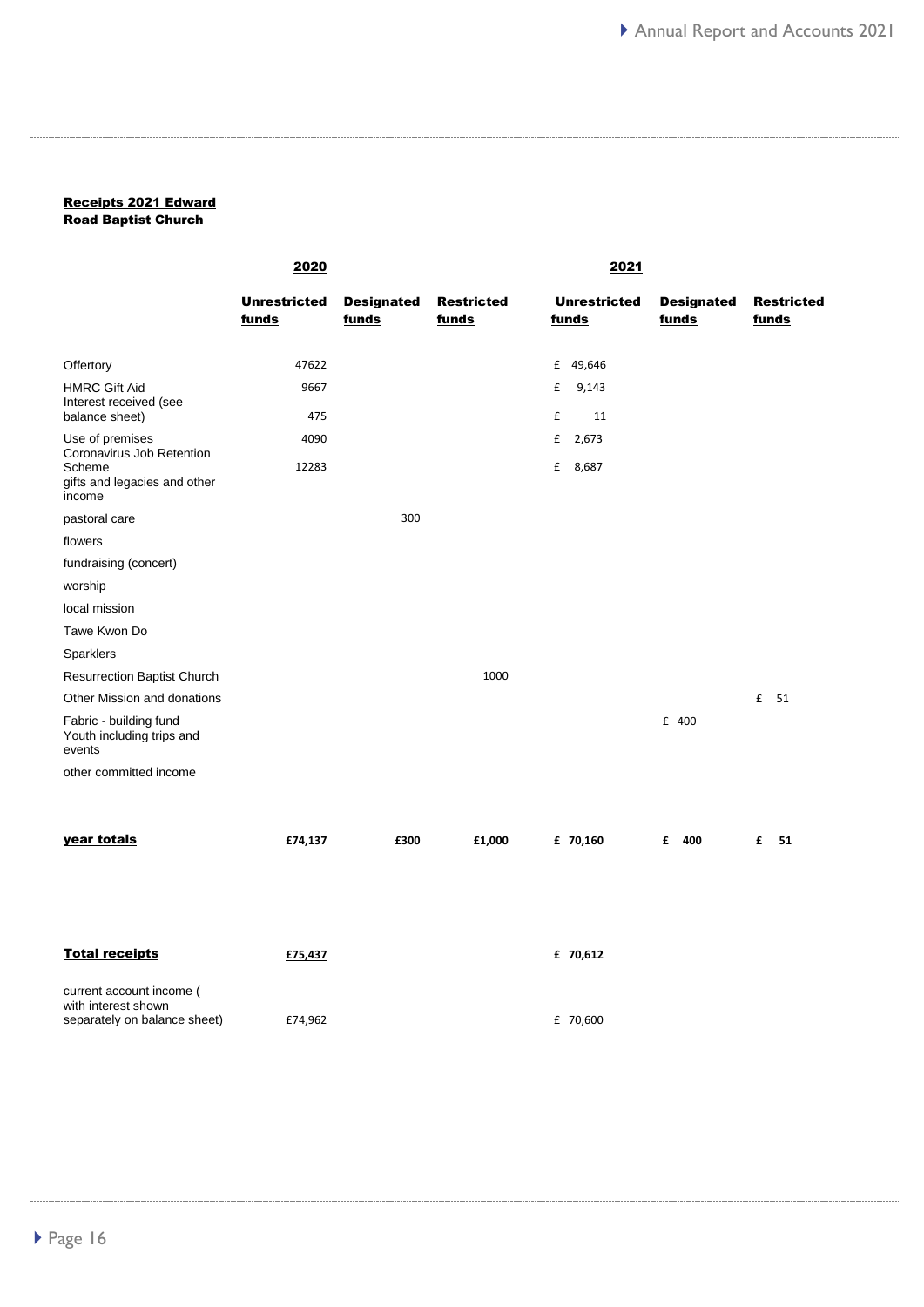#### Payments 2021 Edward Road

Baptist Church

|                                                                         | 2020                                |                            |                            |                    | 2021                         |                            |       |                   |
|-------------------------------------------------------------------------|-------------------------------------|----------------------------|----------------------------|--------------------|------------------------------|----------------------------|-------|-------------------|
|                                                                         | <b>Unrestricted</b><br><u>funds</u> | <b>Designated</b><br>funds | <b>Restricted</b><br>funds | <u>funds</u>       | <b>Unrestricted</b>          | <b>Designated</b><br>funds | funds | <b>Restricted</b> |
| Pastors Stipend AS including tax<br>and NI                              | £19,453                             |                            |                            | £                  | 19,884                       |                            |       |                   |
| <b>Baptist Ministers Pension Fund AS</b>                                | £4,725                              |                            |                            | £                  | 4,806                        |                            |       |                   |
| Manse Allowance AS<br><b>Council Tax and Water Rates</b>                | £6,248                              |                            |                            | £                  | 6,279                        |                            |       |                   |
| Manse AS                                                                | £1,929                              |                            |                            | £                  | 2,018                        |                            |       |                   |
| TOTAL Pr Samy & on costs                                                | £32,355                             |                            |                            | £                  | 32,986                       |                            |       |                   |
| Pay M Markwart                                                          | £24,185                             |                            |                            | £                  | 24,703                       |                            |       |                   |
| <b>Baptist Pension Scheme</b>                                           | £4,320                              |                            |                            | £                  | 4,410                        |                            |       |                   |
| National Insurance and OSPP<br>Rebate                                   | £28,505<br>$-E2,736$                |                            |                            | £<br>-£            | 29,113<br>3,762              |                            |       |                   |
| <b>Baptist Ministers Pension Fund</b><br>Deficiency Contribution        | £2,724                              |                            |                            | £                  | 3,695                        |                            |       |                   |
|                                                                         | $-E12$                              |                            |                            | -£                 | 66                           |                            |       |                   |
| Subscriptions                                                           | £287                                |                            |                            | £                  | 329                          |                            |       |                   |
| Church Telephone and internet                                           | £981                                |                            |                            | £                  | 730                          |                            |       |                   |
| Copyright License                                                       | £154                                |                            |                            | £                  | 161                          |                            |       |                   |
| Other finance expenditure including<br>Paypal charges                   | £137                                |                            |                            | £                  | 58                           |                            |       |                   |
| Leadership and other study Courses<br>including safeguarding and travel | £210                                |                            |                            | £                  | 40                           |                            |       |                   |
| Total Utility & Other                                                   | £1,769                              |                            |                            | £                  | 1,318                        |                            |       |                   |
| Electricity                                                             | £654                                |                            |                            | £                  | 515                          |                            |       |                   |
| Gas                                                                     | £935                                |                            |                            | £                  | 587                          |                            |       |                   |
| Water Rates, insurance, fire<br>extinguishers                           | £3,834                              |                            |                            | £                  | 4,030                        |                            |       |                   |
| Renovation and major projects                                           | £0                                  |                            |                            | £                  | 470                          | £<br>400                   |       |                   |
| minor repairs and maintenance                                           | £1,227                              |                            |                            | £                  | 383                          |                            |       |                   |
| <b>Total Fabric</b>                                                     | £6,650                              |                            |                            | £                  | 5,984                        | £<br>400                   |       |                   |
| TOTAL FINANCE & FABRIC                                                  | £69,267                             |                            |                            | £                  | 69,334                       | £<br>400                   |       |                   |
| <b>Office Supplies</b>                                                  | £0                                  |                            |                            | £                  | $\qquad \qquad \blacksquare$ |                            |       |                   |
| <b>TOTAL ADMIN</b>                                                      | £0                                  |                            |                            | $\pmb{\mathsf{f}}$ |                              |                            |       |                   |
| <b>Worship Materials</b>                                                | £70                                 |                            |                            | £                  | 68                           |                            |       |                   |
| Miderator expenses honorarium                                           |                                     |                            |                            | £                  | 525                          |                            |       |                   |
| <b>Visiting Speakers</b>                                                | £0                                  |                            |                            | £                  | 150                          |                            |       |                   |
| Fellowship and pastoral care                                            | £0                                  |                            |                            | £                  | 4                            |                            |       |                   |
| discipleship                                                            | £0                                  |                            |                            | £                  | 49                           |                            |       |                   |
| Other Hospitality and housekeeping                                      | £5                                  |                            |                            | £                  | 33                           |                            |       |                   |
| <b>TOTAL WORSHIP</b>                                                    | $\pmb{\mathsf{E75}}$                |                            |                            | £                  | 828                          |                            |       |                   |
| Home Mission                                                            | £1,000                              |                            |                            | £                  | 1,000                        |                            |       |                   |
| <b>BMS</b>                                                              | £1,000                              |                            |                            | £                  | 1,000                        |                            |       |                   |
| <b>Resurrection Baptist Church</b>                                      | £1,200                              |                            | £1,000                     | £                  | 1,200                        |                            |       |                   |
| Other charities and donations                                           | £0                                  |                            | £0                         |                    |                              |                            | £     | 51                |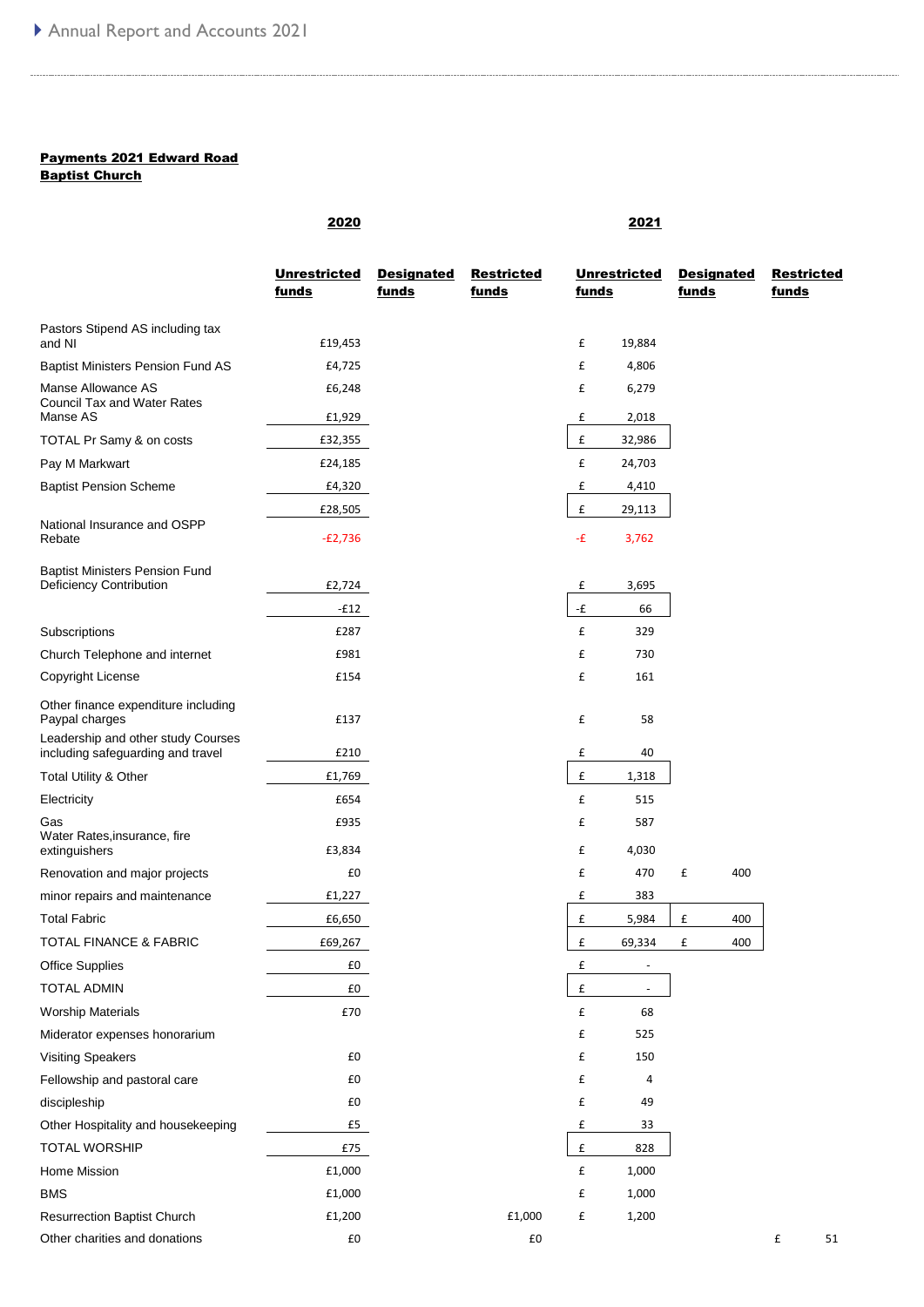| local mission                                          | £0      | £0     | £  | $\overline{\phantom{a}}$ |   |     |   |    |
|--------------------------------------------------------|---------|--------|----|--------------------------|---|-----|---|----|
| <b>TOTAL MISSION</b>                                   | £3,200  | £1,000 | t. | 3,200                    |   |     | £ | 51 |
| Childrens and Youth various<br>materials and resources | £0      |        | £  | 28                       |   |     |   |    |
| Course fees and training Youth<br>Ministries inc CYM   | £256    |        |    | $\overline{\phantom{a}}$ |   |     |   |    |
| <b>TOTAL FAMILIES</b>                                  | £256    |        |    | 28                       |   |     |   |    |
| Column totals                                          | £72,798 | £1,000 | £  | 73,390                   | £ | 400 | £ | 51 |
| <b>YEAR TOTALS</b>                                     | £73,798 |        | £  | 73,842                   |   |     |   |    |